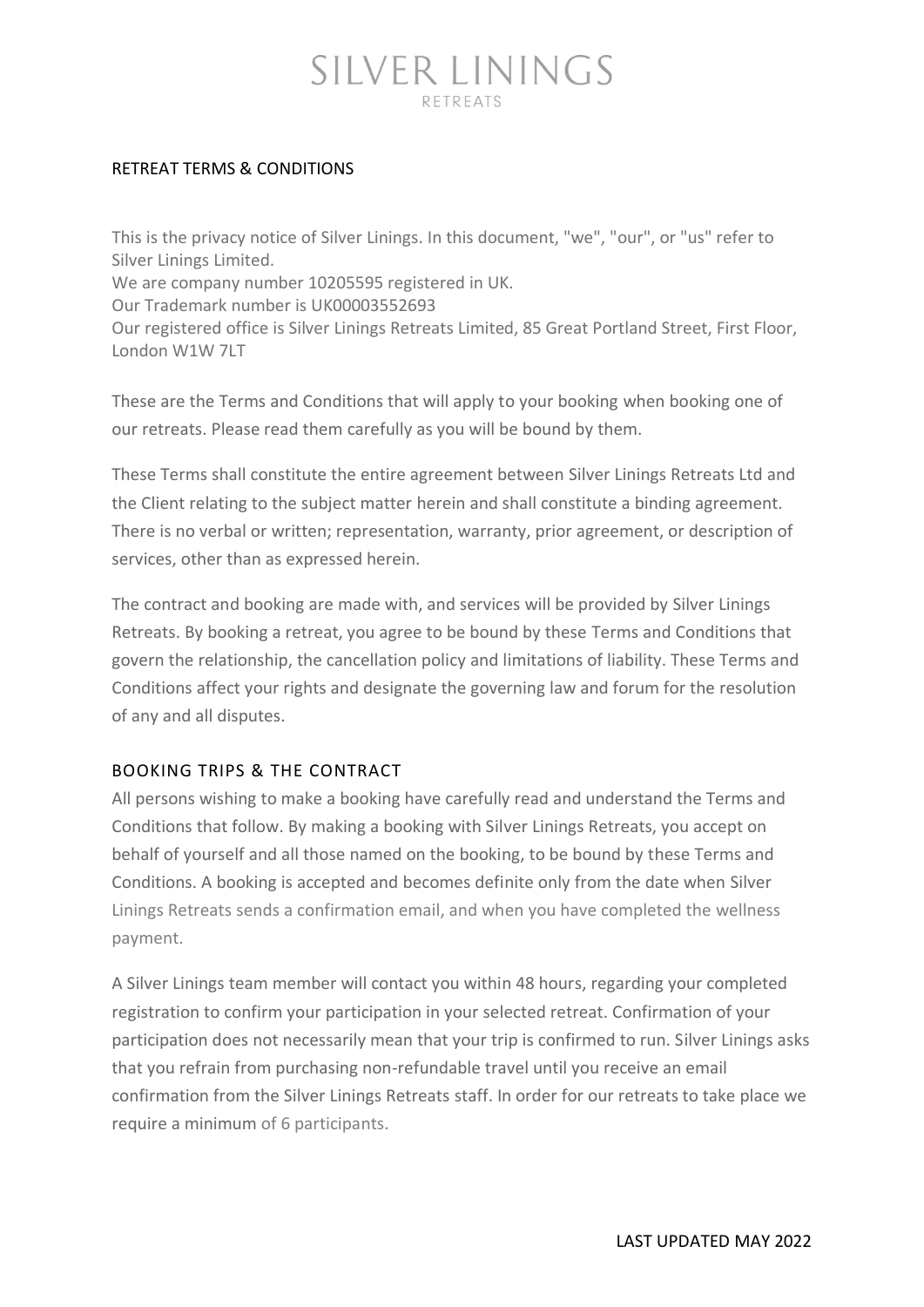## SILVER LININGS

\*\*Please note that Silver Linings Retreats only offers retreats and related activities to those 16 years of age and over.

#### REFUND / CANCELLATION OF A RETREAT BY THE CLIENT

Any cancellation by a Client must be made in writing (via email) and be acknowledged by Silver Linings in writing (via email).

We understand that unexpected events can arise that can affect your plans.

If you cancel more than 30 days before the retreat start date, you may request a partial refund, which is 50% of the Wellness Package.

All retreat payments become non-refundable less than 30 days before the retreat start date.

Full and partial retreat payments can be transferred to another retreat taking place within two calendar years, if you notify us 30 days or more before the retreat start date.

There is a £100 transfer fee associated with making this change but avoids incurring the cancellation fee.

You may also transfer the balance to a friend if you let us know 30 days or more in advance.

You may only transfer your retreat once.

#### PRICING

All retreat prices shown are per person and are generally quoted in GBP & USD depending on the location of the partner hotel.

Silver Linings Retreats is not responsible for any fees incurred due to currency exchange or fees charged by your credit card/bank for processing funds in another currency.

Silver Linings Retreats reserves the right to alter the prices of any of the travel arrangements shown on our website. You will be advised of the current price of the travel arrangement you wish to book before your contract is confirmed.

Unless stated otherwise, the price of your travel arrangement includes each and all of the component parts described within your booking confirmation invoice.

Not included in the price of your travel arrangement is flights, transport, travel insurance, excess baggage charges, tipping and any food or drink or additional excursions or activities which are not confirmed as being part of your retreat Wellness Package. Additionally, any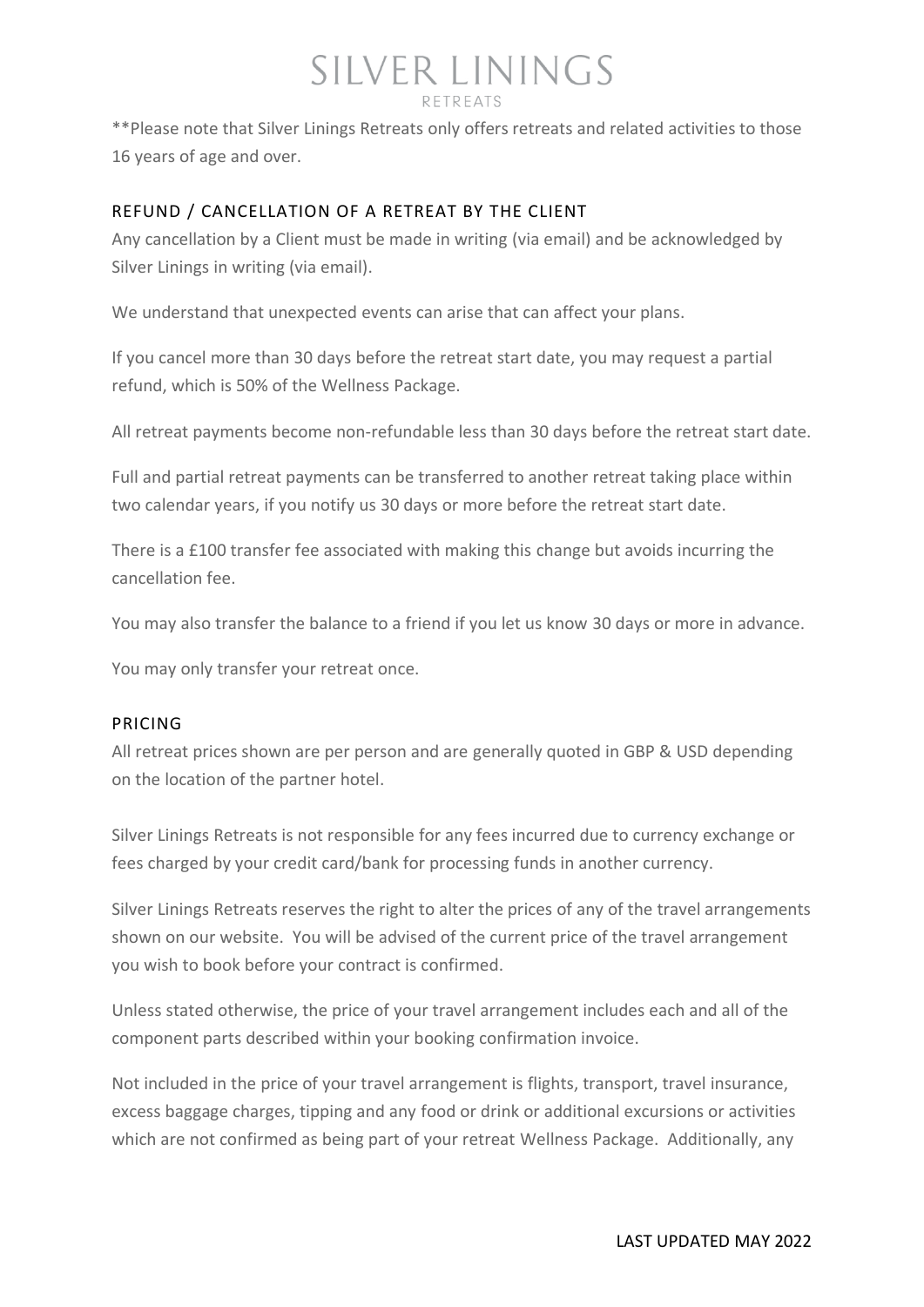items or services purchased during a retreat are not included in the cost of your travel arrangement unless specifically stated.

#### MEDICAL CONDITIONS & SPECIAL REQUIREMENTS

The Client must inform Silver Linings Retreats on our registration form of any medical conditions, pregnancy, disability or any other mental and or physical condition which may affect fitness to travel, including medications you are currently taking. Failure to notify us may result in the Client being refused certain activities during the retreat at the Client's own expense. Some retreats may be unsuitable for Clients due to age, mobility, disability, pregnancy or physical or mental conditions, please email us if you have concerns.

It is absolutely vital that you are accurate with your fitness level and medical conditions for your own safety.

Silver Linings will do its best to meet special requests including dietary or physical limitations, but such requests may not always be possible depending on the retreat, in which case Silver Linings reserves the right to refuse Clients with certain conditions.

Silver Linings Retreats will do its best to meet Client's special requests including dietary requests, but such requests do not form part of the Contract and therefore Silver Linings is not liable for not providing these requests.

As a client, you MUST carry medical insurance. Medical facilities vary from country to country and Silver Linings will do its absolute best to bring you to a proper medical facility as needed but makes no representations and gives no warranties in relation to the standard of such treatment.

#### CANCELLATION OF A RETREAT BY SILVER LININGS RETREATS

Silver Linings reserves the right to cancel any retreat for any reason but will not cancel a retreat less than 30 days before the retreat start date except for unusual or unforeseen circumstances outside Silver Linings' control. When a retreat is cancelled by Silver Linings before the agreed date of departure for any reason other than the fault of the Client, the Client can either:

Transfer their wellness package to another retreat taking place within two calendar years, or:

Receive a full refund of all monies paid under the contract as soon as possible.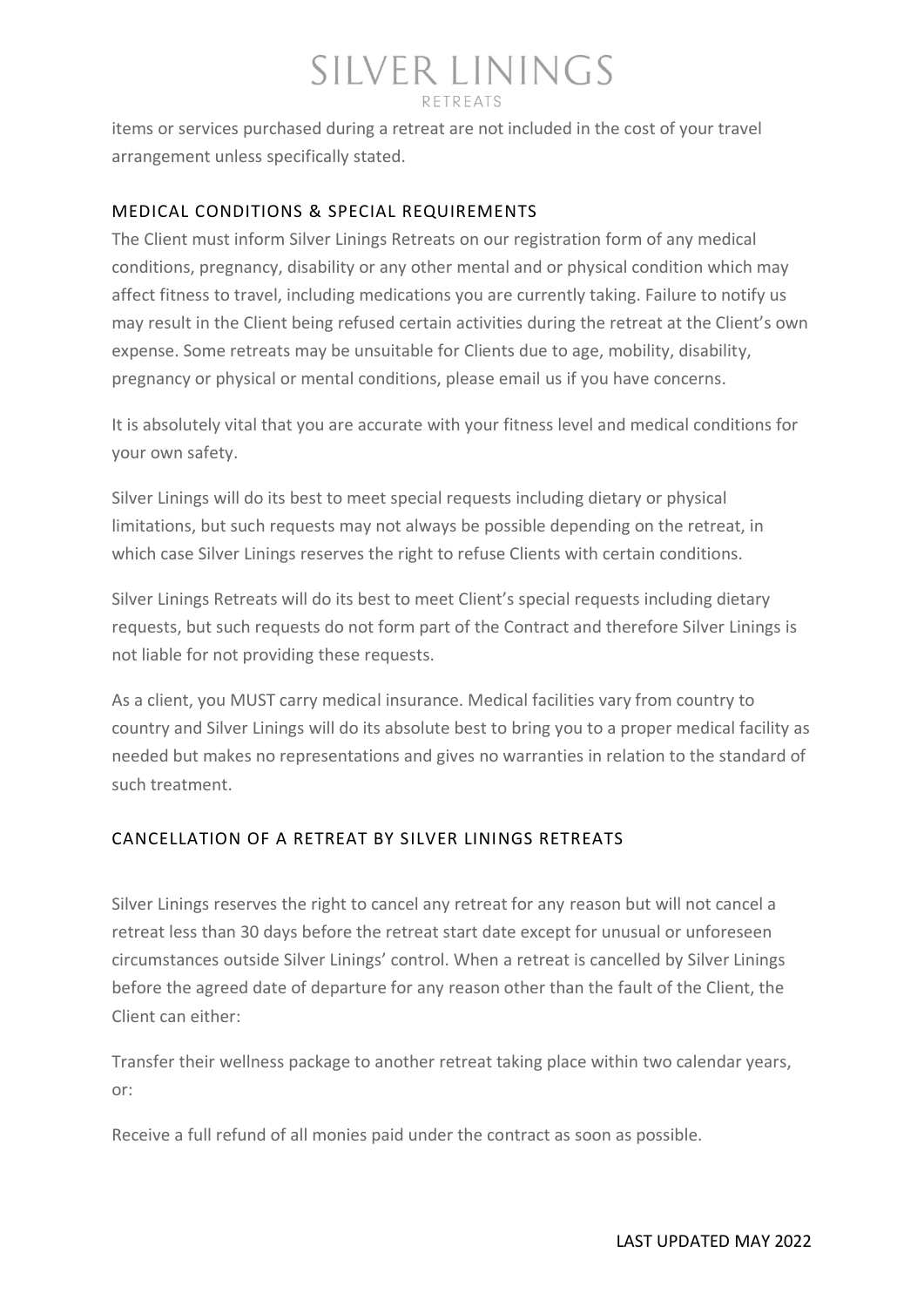Silver Linings is not responsible for any incidental expenses or consequential losses that the Client may have incurred as a result of the booking such as visas, vaccinations, nonrefundable flights or rail tickets, non-refundable car parking or other fees, loss of earnings, or loss of enjoyment, etc. If the Client is offered a refund but requests an alternate retreat of a higher value than that originally booked, then the Client must pay the difference in price.

Where after departure a significant element of the trip contracted for cannot be provided, Silver Linings will make suitable alternative arrangements for the continuation of the trip. If it is not possible to provide a suitable alternative or the Client reasonably rejects any suitable alternatives, Silver Linings will provide the Client a refund of unused tour portions. Where a significant alteration or cancellation occurs which is not due to Force Majeure or other circumstances beyond the Silver Linings' control, Silver Linings will in some circumstances offer compensation.

Significant alterations do not include the substitution of a transportation method, modification of itineraries, change in hotel accommodation or meal offering.

#### AIRFARE

Silver Linings retreat Wellness Packages do not include national or international airfares. Silver Linings strongly recommends you wait until the trip is confirmed to run before booking airfares or making any non-refundable travel arrangements.

#### TRAVEL & HEALTH INSURANCE

Silver Linings recommends Clients obtain travel medical insurance. This insurance must cover personal injury and emergency medical expenses including, but not limited to, helicopter evacuation, air ambulance and repatriation.

It is strongly recommended the coverage be extended to include cancellation, curtailment, and all other expenses that might arise as a result of loss, damage, injury, delay or inconvenience occurring to the Client during travel. Silver Linings have no liability for loss, theft of or damage to baggage or personal effects. Personal belongings lost or stolen while unattended by the client in public lounges or other public areas, whether on board a train, bus, or other mode of transportation, publicly owned or operated by Silver Linings or elsewhere, are not reimbursable. Losses due to ordinary wear and tear, and other acts of God are not reimbursable. Silver Linings cannot accept responsibility for and in no event shall be liable for loss or damage of valuables or other articles left in or on facilities used by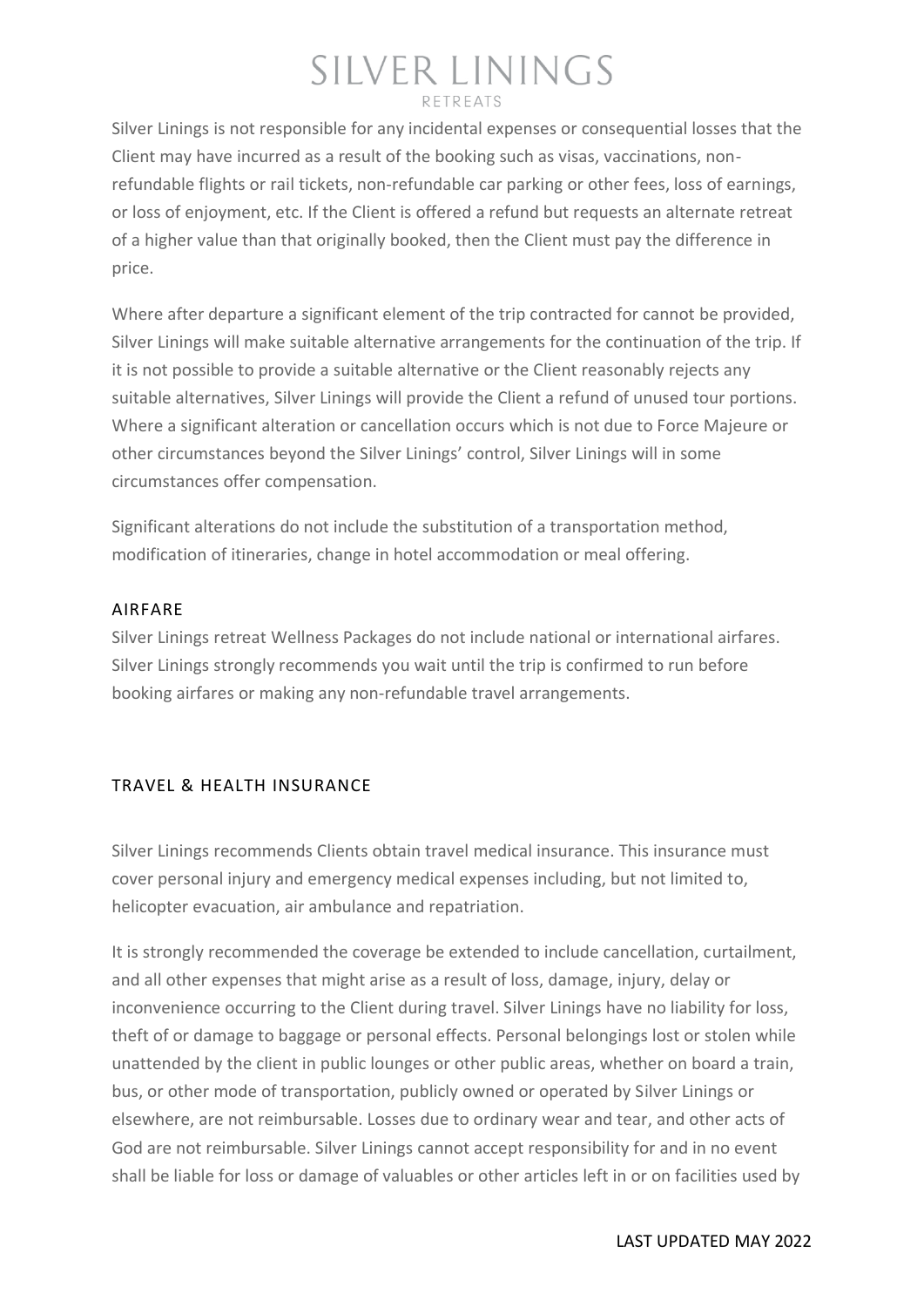Silver Linings such as hotels, huts, expedition vehicles, boats or any other mode of transportation.

The Client acknowledges that the Silver Linings Wellness Packages do not include insurance and that the Client has been advised to obtain separate coverage at an additional cost. When obtaining travel insurance, the Client must ensure the insurer is aware of the type of travel to be undertaken.

#### EVACUATION PROCEDURES AND COSTS

Silver Linings Retreat Leaders, local guides or other representative's decisions will at all times be final on all matters likely to affect the safety and well-being of the trip. We reserve the right to prohibit any retreat client from continuing on a trip with no right of refund if, in our opinion, that client's actions pose a threat to the safety of others, to the wildlife, themselves, or if the client's actions and/or behaviours are harming the enjoyment of the trip for others.

Evacuations costs are to be covered by the person being evacuated.

#### TRAVEL DOCUMENTS

Valid Passport: The Client must be in possession of a valid passport required for entry, departure and travel to retreat destinations (passport must be valid 6 months past the return date), all visas, permits and certificates including COVID and other vaccination certificates (if required), insurance policies, etc. are required for the whole of the journey. The Client accepts full responsibility for obtaining all such documents, visas and permits prior to the start of the retreat and is solely responsible for any adverse consequences resulting from missing or defective documentation. Any information or advice given by Silver Linings regarding visas, vaccinations, climate, clothing, baggage, special equipment, etc. is purely advisory, provided as a courtesy to the Client and Silver Linings is not responsible for any errors or omissions as to the information provided by third parties such as the appropriate governmental authorities.

Retreat Details: To expedite the obtaining of travel documents and flight bookings please note that all international trip-related documents such as Retreat Planning and Packing Guides will be sent via email once the trip is confirmed to run. Silver Linings will aim to confirm trips within a reasonable timeframe.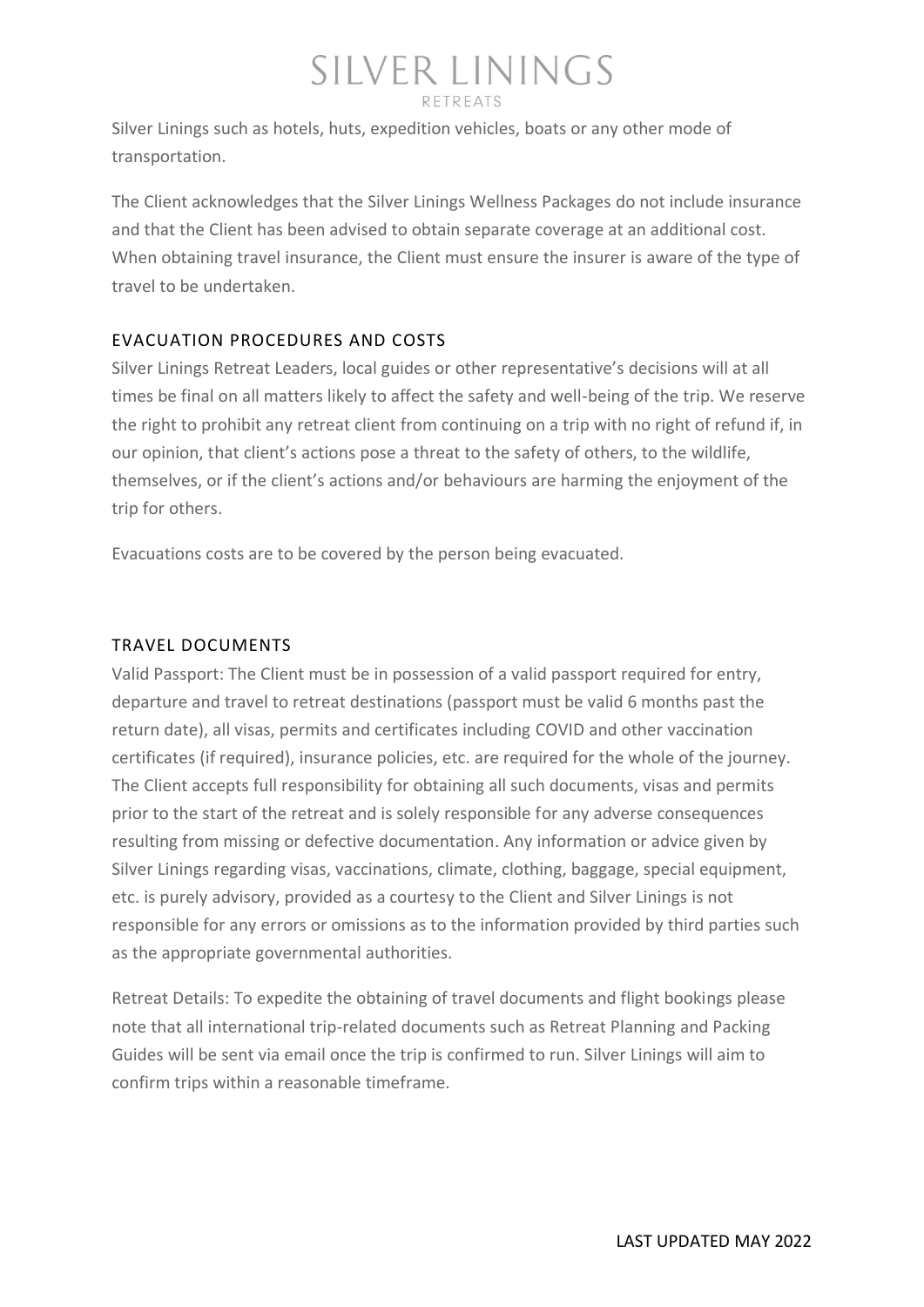# SILVER LININGS

#### CLAIMS & COMPLAINTS

If a Client has a complaint against Silver Linings, the Client must first inform the Retreat Leader at the earliest opportunity to allow the grievance to be rectified. If satisfaction is not reached, contact the Silver Linings Retreat Manager whilst on retreat so that Silver Linings is provided the opportunity to rectify the matter. Failure to indicate dissatisfaction whilst on retreat will result in the Client's ability to claim compensation from Silver Linings being extinguished or at least reduced. If satisfaction is still not reached through these means during the retreat, then any further complaint must be put in writing to Silver Linings within 30 days of the end of the trip.

#### CLIENT RESPONSIBILITY

The Client acknowledges he or she may be visiting places where the political, cultural and geographical attributes present certain risks, dangers and physical challenges greater than those present in their daily life. By booking travel with Silver Linings, the Client acknowledges they have considered the potential risks, dangers and challenges, and expressly assumes the risks attendant to such travel conditions. The Client is solely responsible for acquainting themselves with customs, weather conditions, physical challenges, and laws in effect at each stop along the itinerary and is encouraged to locate or make contact prior to embarkation with their local embassy or consulate at the trip destination.

#### SUPPLIERS & INDEPENDENT CONTRACTORS

Hotels/accommodation, shuttle services, excursions or other elements of Silver Linings Retreats may be arranged by Silver Linings with local suppliers who may themselves engage the services of local operators and/or sub-contractors. Silver Linings will at all times endeavour to appoint reputable and competent local suppliers.

The terms and conditions of the hotels and suppliers will be applicable. These may limit or exclude the liability of the hotel and supplier. The liability of Silver Linings will not exceed that of any supplier. Local laws and regulations of the relevant country will be relevant in assessing the performance of the services of any supplier. Neither Silver Linings, nor any carrier is liable for independent contractors.

#### SAFETY & TRIP ENJOYMENT

We take your safety and well-being very seriously, which is why we partner with trained professionals for our all of domestic and international retreats. However, you are ultimately responsible for your safety, which is why we ask all retreat participants to sign a liability waiver before departure. To avoid possibly dangerous situations, it is extremely important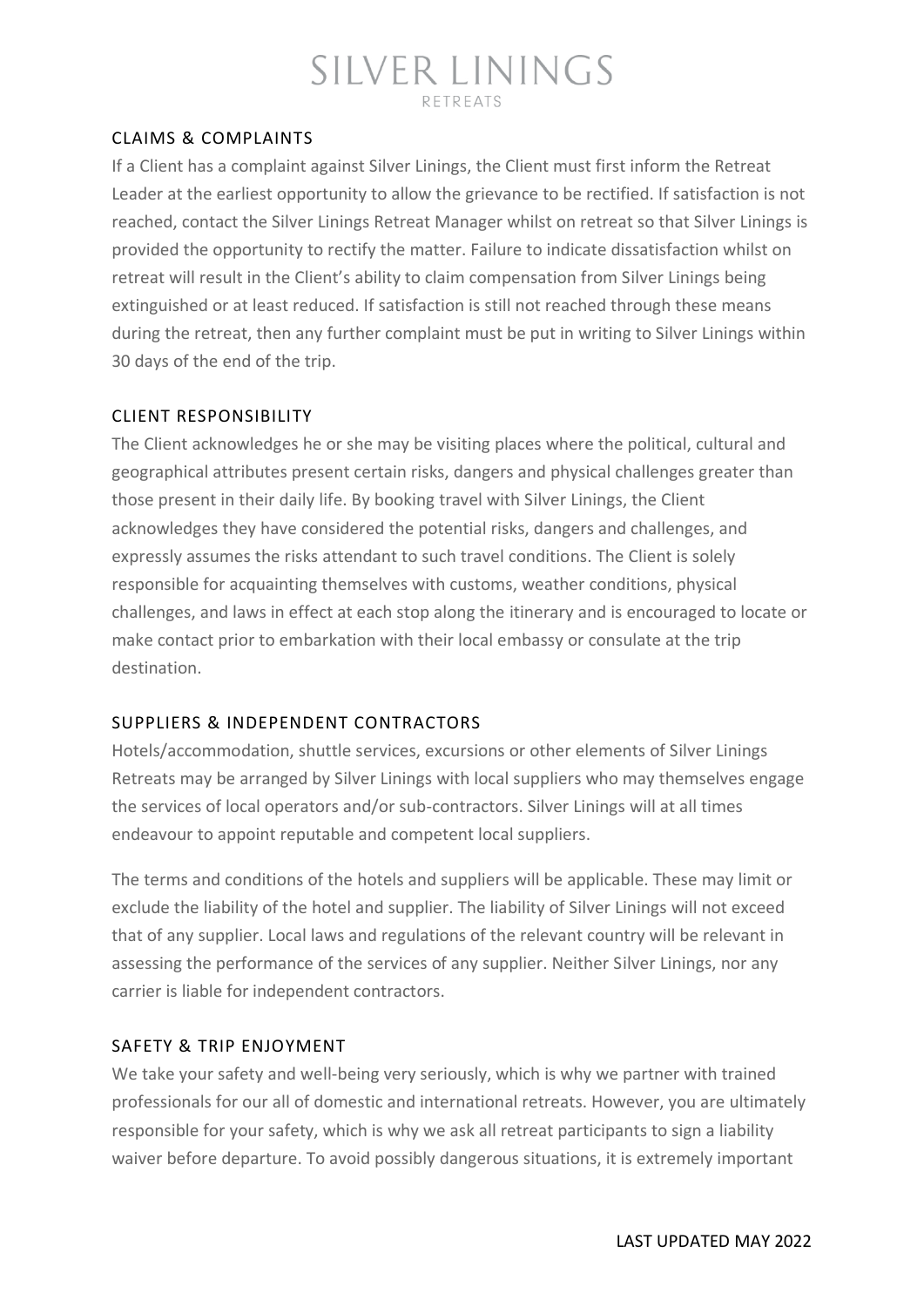that you obey any rules and regulations imposed by the Silver Linings Retreat Leaders and/or Local Guides and instructions given by them.

Silver Linings reserves the right to prohibit any Client from continuing on a trip with no right of refund if, in our opinion, that Client's actions pose a threat to the safety of them, others, or to the wildlife, or if that Client's actions or behaviours are seriously jeopardizing the enjoyment of the trip for others. The decision of the Silver Linings Retreat Leader or representative will at all times be final on all matters likely to affect the safety and wellbeing of the trip. All Clients must, at all times, strictly comply with the laws, customs, foreign exchange and drug regulations of all countries visited, and Silver Linings will not accept responsibility or liability for any Client who contravenes any laws or other regulations of any country visited.

#### HEALTH & FITNESS

Most Silver Linings retreats should not be overly strenuous for people who are healthy and reasonably fit. If you (or anyone on whose behalf you are booking) are affected by any condition, medical or otherwise, that might affect your or other people's enjoyment of the trip, you must advise us of this at the time of booking. If your health or fitness changes between the time of booking and your trip departure date, you must notify the Silver Linings office of these changes before the retreat starts.

#### PHOTOS, VIDEO AND CONTENT CREATION

In the course of participation in a Silver Linings retreat, photos or video may be taken by participants, guides and professional photographers. These images may be used in any Silver Linings promotional materials, website, all social media platforms (i.e. Instagram), etc., unless Clients specifically requests to the photographer or in writing to Silver Linings, to not use any material your image is depicted in. Otherwise, permission is granted to Silver Linings to perpetual, royalty-free, worldwide, irrevocable license to use such images for publicity and promotional purposes.

#### RETREAT ITINERARY CHANGES

Silver Linings and its partners reserve the right to alter retreat programs and itineraries due to weather, instructor availability/illness or other circumstances. These programs may be changed or cancelled at any moment during the retreat to assure the safety of our clients and staff. No responsibility is accepted for losses, expenses due to delays, changes of flights or other services because of strikes, accidents, sickness, damage, negligence, weather, war, changes in schedules or other similar causes.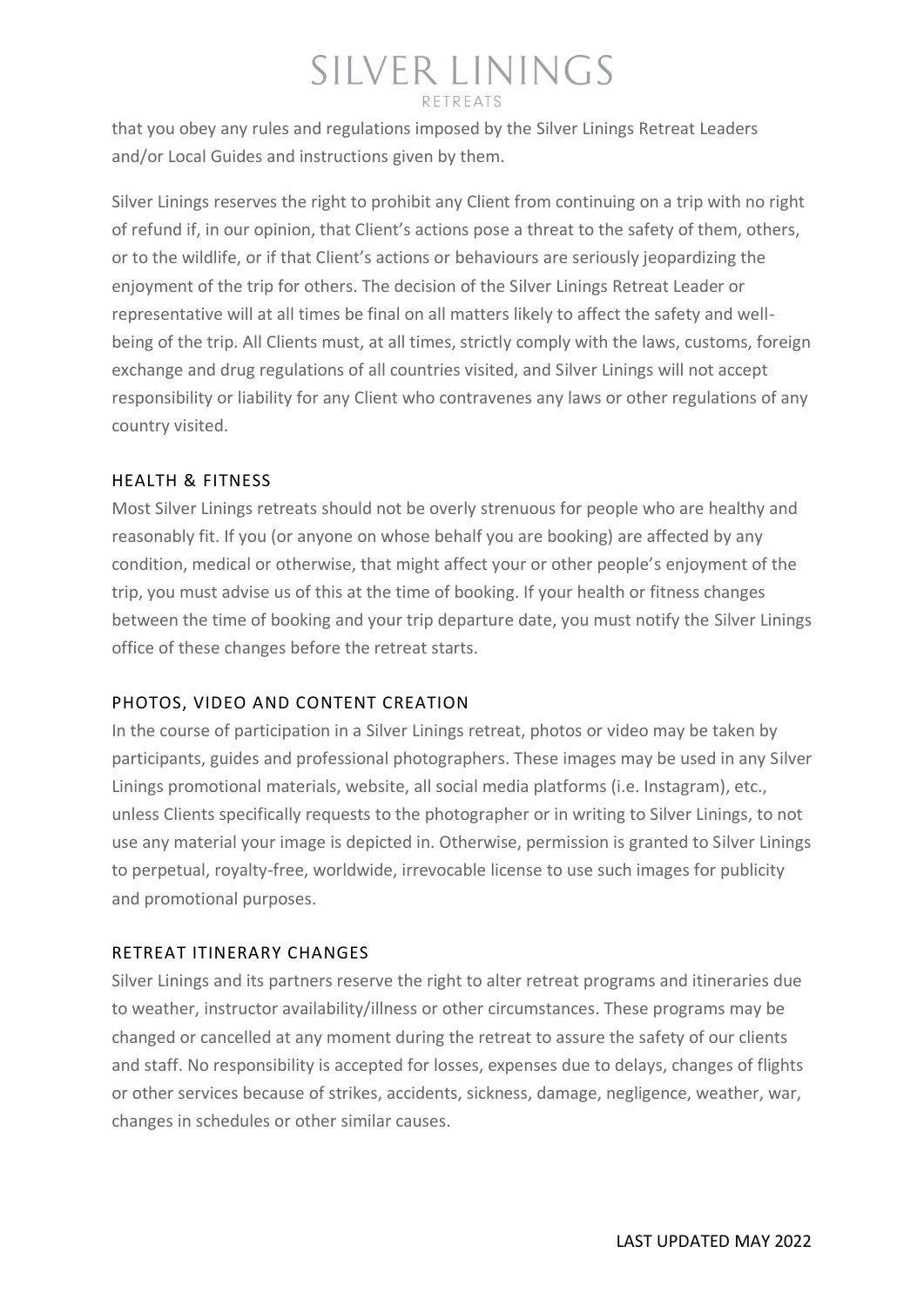Silver Linings and its partners do not assume responsibility for accidents or deaths that can be traced to the participants' negligence, acts of third parties or exterior circumstances such as weather, natural occurrences, ware or other similar causes.

#### DATA PROTECTION

To ensure that retreats run smoothly, Silver Linings need to use personal information (such as name, address, special needs, health conditions, dietary requirements etc.) provided by Clients to Silver Linings, and also pass on such information to our hotel partners and other outfitters/guides or suppliers involved in the operation of the retreat. Silver Linings will apply appropriate security measures to protect such personal data and will only pass on data that is applicable to hotel partners, outfitters or suppliers responsible for the retreat. By completing the Silver Linings Retreat Booking Form, Clients consent to this information being transferred as required.

#### LIABILITY

Silver Linings is not responsible for any improper or non-performance of any services forming part of the Contract which are wholly attributable to the fault of the Client, the unforeseeable or unavoidable act or omission of a third party unconnected with the provision of any services to be provided under the Contract; unusual and unforeseeable circumstances beyond the control of Silver Linings and/or the relevant supplier, the consequences of which could not have been avoided even if all due care had been exercised including (but not limited to) an event of force majeure; or any event which Silver Linings and/or the relevant supplier could not even with all due care have foreseen or forestalled.

In the event that Silver Linings is responsible for any death, injury or illness caused by the negligent acts and/or omissions of its suppliers of services which form part of the Contract then Silver Linings Retreats limits its liability.

#### ACCEPTANCE OF RISK

The Client acknowledges that the nature of the retreat is physical and may involve a significant amount of personal risk. The Client hereby assumes all such risk and does hereby release Silver Linings from all claims and causes of action arising from any damages or injuries or death resulting from these inherent risks. At the time of payment, the Client is required to sign Silver Linings Retreats WAIVER. Please read carefully.

#### SEVERABILITY

In the event that any term or condition contained herein is unenforceable or void by operation of law or as being against public policy or for any other reason than such term or condition shall be deemed to be severed from this Agreement or amended accordingly only